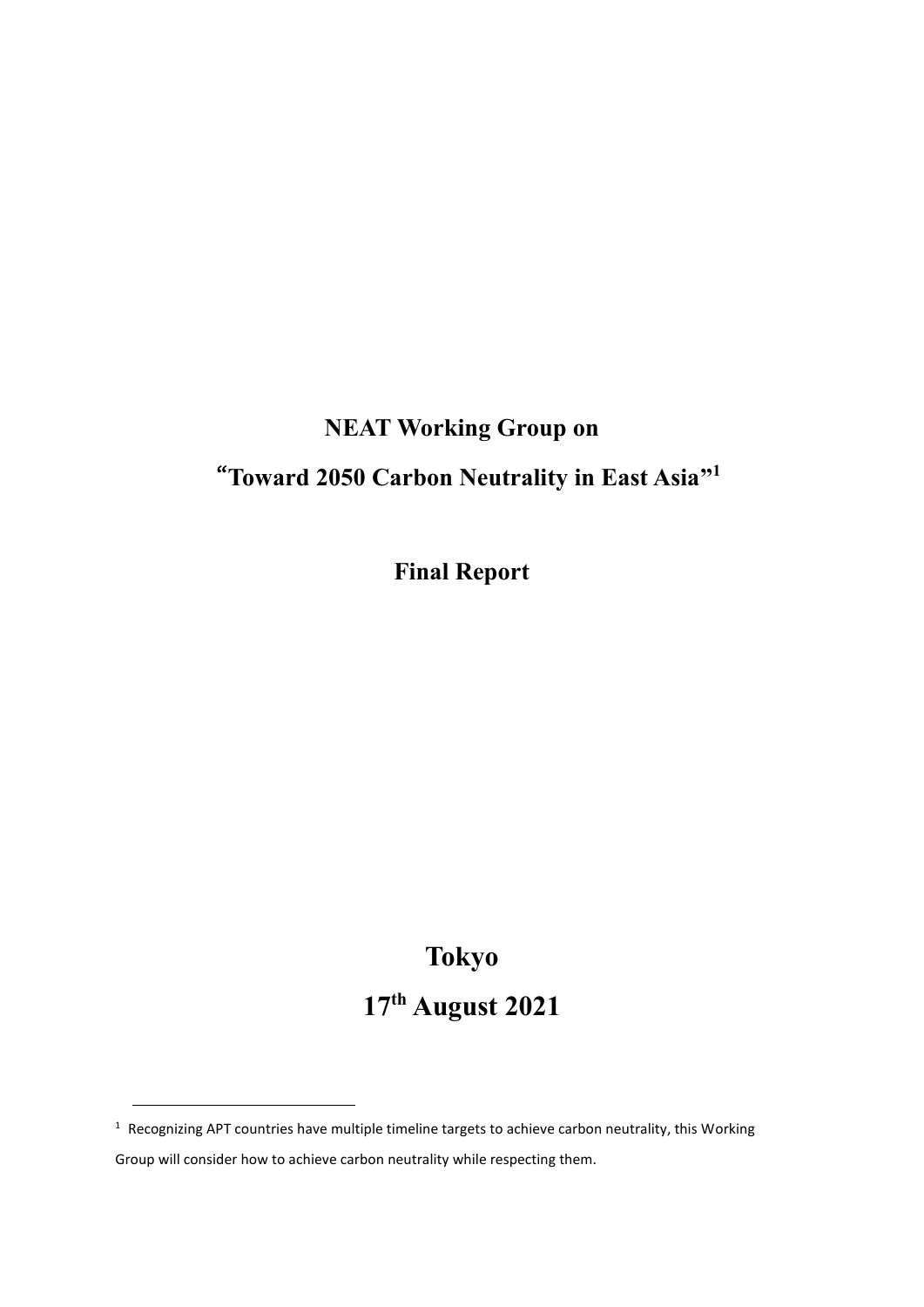## **1. Background**

Under the Paris Agreement, all the Parties agreed to a long-term temperature goal of limiting global warming to well below 2°C and pursuing efforts to limit it to 1.5°C above the pre-industrial levels. After the Paris Agreement agreed, the Intergovernmental Panel on Climate Change (IPCC)'s Special Report "Global Warming of 1.5°C" (hereafter, the 1.5°C Special Report), published in 2018, highlighted robust differences in regional climate characteristics between global warming of 1.5°C and 2°C, and indicated that it is necessary to achieve global net-zero  $CO<sub>2</sub>$  emissions around 2050 to limit the global temperature rise to 1.5ºC above pre-industrial levels.

To keep a limit of 1.5°C temperature rise within reach, there is a growing momentum for making commitments to achieve carbon neutrality or net-zero emissions by 2050. Reflecting the IPCC 1.5°C Special Report, in 2019 UN Secretary-General António Guterres called on all world leaders to make concrete and realistic plans to achieve carbon neutrality by 2050. At the Carbis Bay G7 Summit of 2021, leaders of G7 member countries made a commitment to 2050 carbon neutrality<sup>2</sup> and called upon all countries, in particular major emissions economies, to join their efforts in realising carbon neutrality by 2050. Around 100 countries have already committed to 2050 carbon neutrality.<sup>3</sup>

As of July 2021, among APT countries, three countries (Japan, Republic of Korea, and Lao PDR4) committed to achieving carbon neutrality by 2050, two countries (China and Indonesia) by 2060, and one country (Singapore) as soon as possible in the second half of this century. Moreover, one country (Cambodia) showed an ambitious GHG emission reduction target (a scenario) for achieving a negative emission in 2030 based on a larger carbon sinks in the forest sector. The rest of the countries in the region have not made carbon neutrality commitments yet. There are, however, at least two reasons for East Asian countries to consider their commitments to 2050 carbon neutrality.

<sup>&</sup>lt;sup>2</sup> The G7 commitment on 2050 carbon neutrality refers to a net-zero GHG emissions target. However, in this concept paper, a carbon neutrality refers to a net-zero CO<sub>2</sub> emission target unless specifically mentioned.

<sup>&</sup>lt;sup>3</sup> 27 member countries of the European Union are counted individually.

<sup>4</sup> Lao PDR is a member of the Climate Ambition Alliance which pursues net-zero emissions by 2050. Cambodia and Myanmar are also the members of this alliance.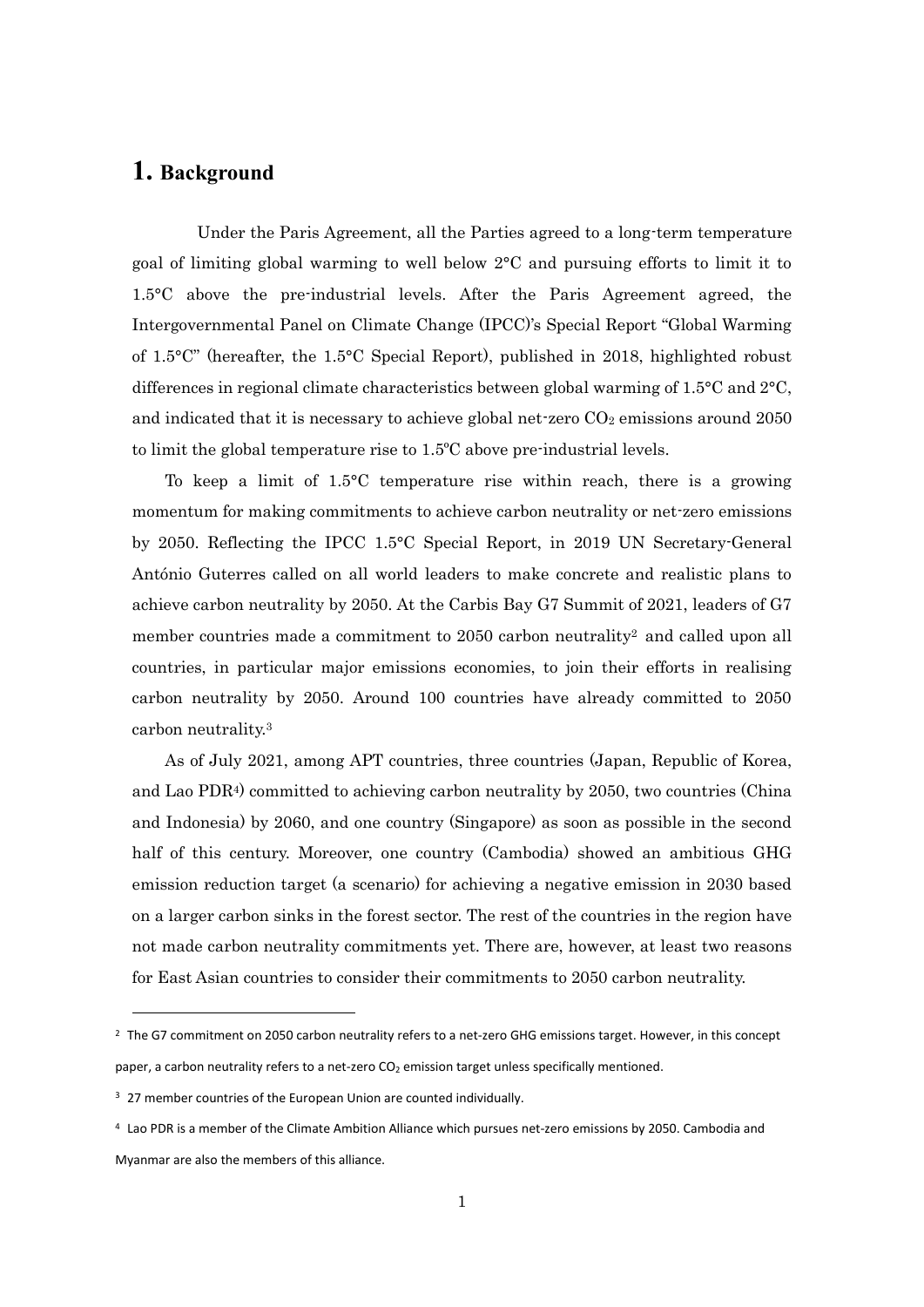First, East Asia is vulnerable to various climate-related risks and can get better off by limiting global warming to 1.5°C, rather than 2°C, above preindustrial levels. The IPCC 1.5°C Special Report highlighted "[l]imiting warming to 1.5°C compared with 2°C is projected to result in smaller net reductions in yields of maize, rice, wheat, and potentially other cereal crops, particularly in…Southeast Asia." Eastern Asia is also one of the regions where risks from heavy precipitation events are projected to be higher at 2°C compared to 1.5°C of global warming. Therefore, it is important for East Asia to join the global effort to strive for 2050 carbon neutrality with an aim to achieving the 1.5°C goal.

Second, as momentum towards decarbonisation grows globally, APT countries are also exposed to transition risks, and it is important to ensure that they are able to respond to these risks. For example, the EU is introducing carbon border adjustment measures, and there are similar discussions in the US. At the corporate level, there is also a growing movement to decarbonise supply chains as a whole, and companies in East Asian in the global supply chains are likely to be required to take response measures in the future. National efforts to move towards 2050 carbon neutrality in 2050 will help mitigate these risks.

Despite these reasons for striving to achieve 2050 carbon neutrality, there are still several challenges and concerns for making such commitments. They include, for example, technological capacity and its uncertainty, the scale of investment, the scale and speed of socio-economic and energy/land transformation, and concerns over equity. Many public figures pointed out that stimulus recovery packages are expected to spearhead structural transformation towards carbon neutrality, but their positive outcomes have yet to be seen.

## **2. Objective**

This Working Group will examine what can be done to achieve carbon neutrality by 2050 in East Asia and explores opportunities for regional cooperation among ASEAN+3 (APT) countries to facilitate near- to long-term national and subnational actions.

Furthermore, Japan is preparing a report on the climate change situation in the ASEAN region through the framework of the Japan-ASEAN Integration Fund. While referring to such existing efforts, we will compile policy recommendations.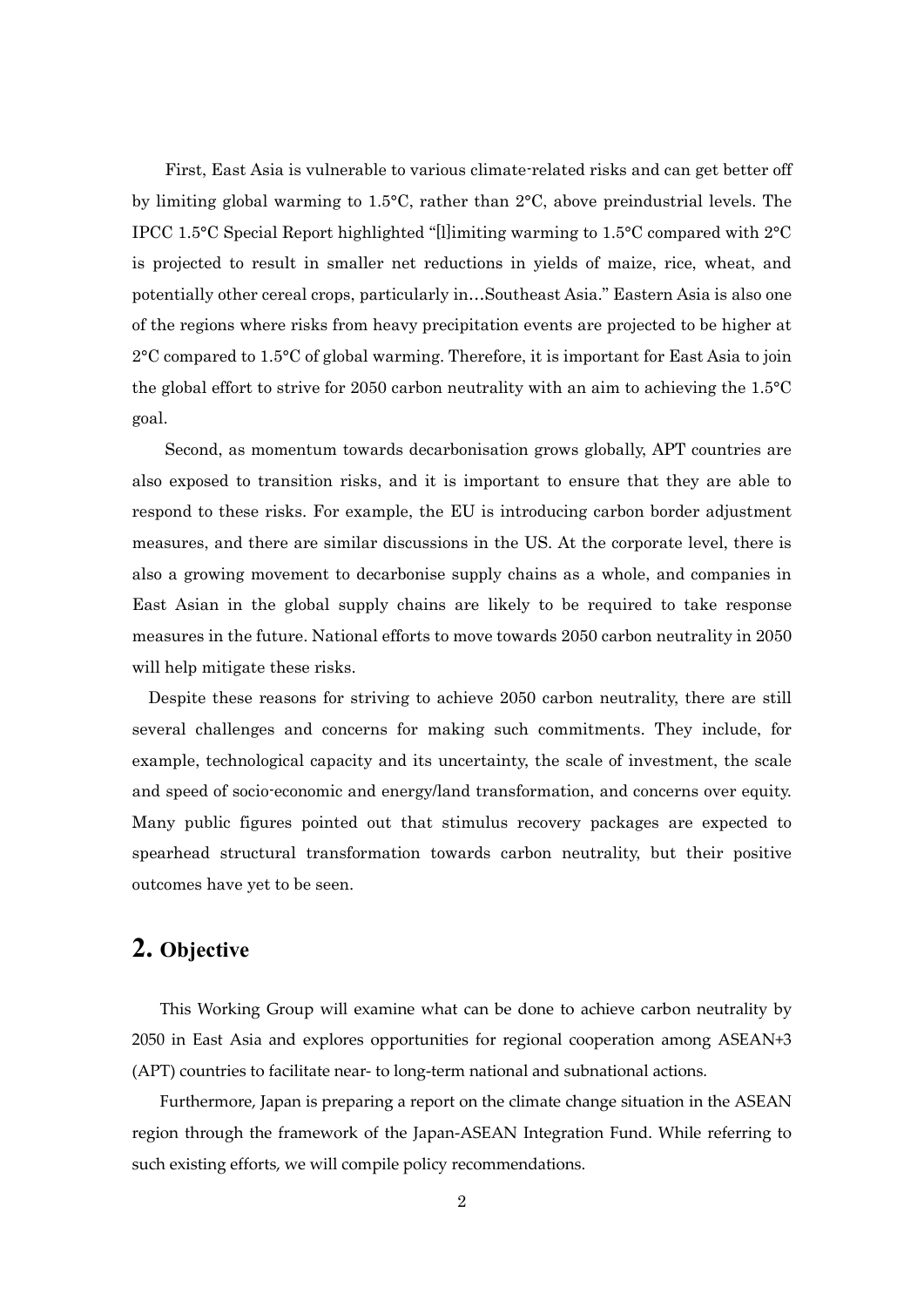# **3. Challenges**

Against these backgrounds, this Working Group will examine what can be done to achieve carbon neutrality by 2050 in East Asia, by discussing the followings questions: (1) How can stimulus recovery packages for COVID-19 disaster contribute to socio-economic and energy structural changes toward decarbonisation? If not, what are the challenges and how can they be overcome?; and, (2) How can APT countries collaborate together at the regional level to commit and achieve carbon neutrality, including mutual learning for developing strategies and roadmaps for achieving it, development and transfer of decarbonising technologies, and innovation/harmonisation of policy schemes such as mobilising finance for green recovery (i.e. for clean energy investments) and transition management (or a "just transition") involving the private and public sectors? How can increasing geopolitical tension in the region be mitigated through such regional collaboration toward 2050 carbon neutrality?

## **4. Discussions at the Working Group meeting**

22 experts from APT member think tanks and the sponsoring organization, the Japan Forum on International Relations (JFIR), took part in a working group meeting online on 17 August 2021 which was organized in a keynote address and two sessions.

The theme of Session I was "How can stimulus recovery packages for COVID-19 pandemic contribute to socio-economic and energy structural changes toward decarbonisation?". Specifically, the Working Group discussed the following two points: " How can a country mobilise finance for green recovery, including national fiscal policy reforms, private financing, and utilisation of regional/international funds?"; and, "What are the challenges and how can they be overcome?"

Participants pointed out the importance of combining green recovery and just transition, phasing out coal power and transforming the energy sector to avoid carbon lock-in, co-innovation of decarbonizing technologies, and climate budget tagging. The role of central banks to promoting climate-friendly investment was also discussed.

The theme of Session II was "How can APT countries collaborate together at the regional level to commit and achieve carbon neutrality?". Specifically, the Working Group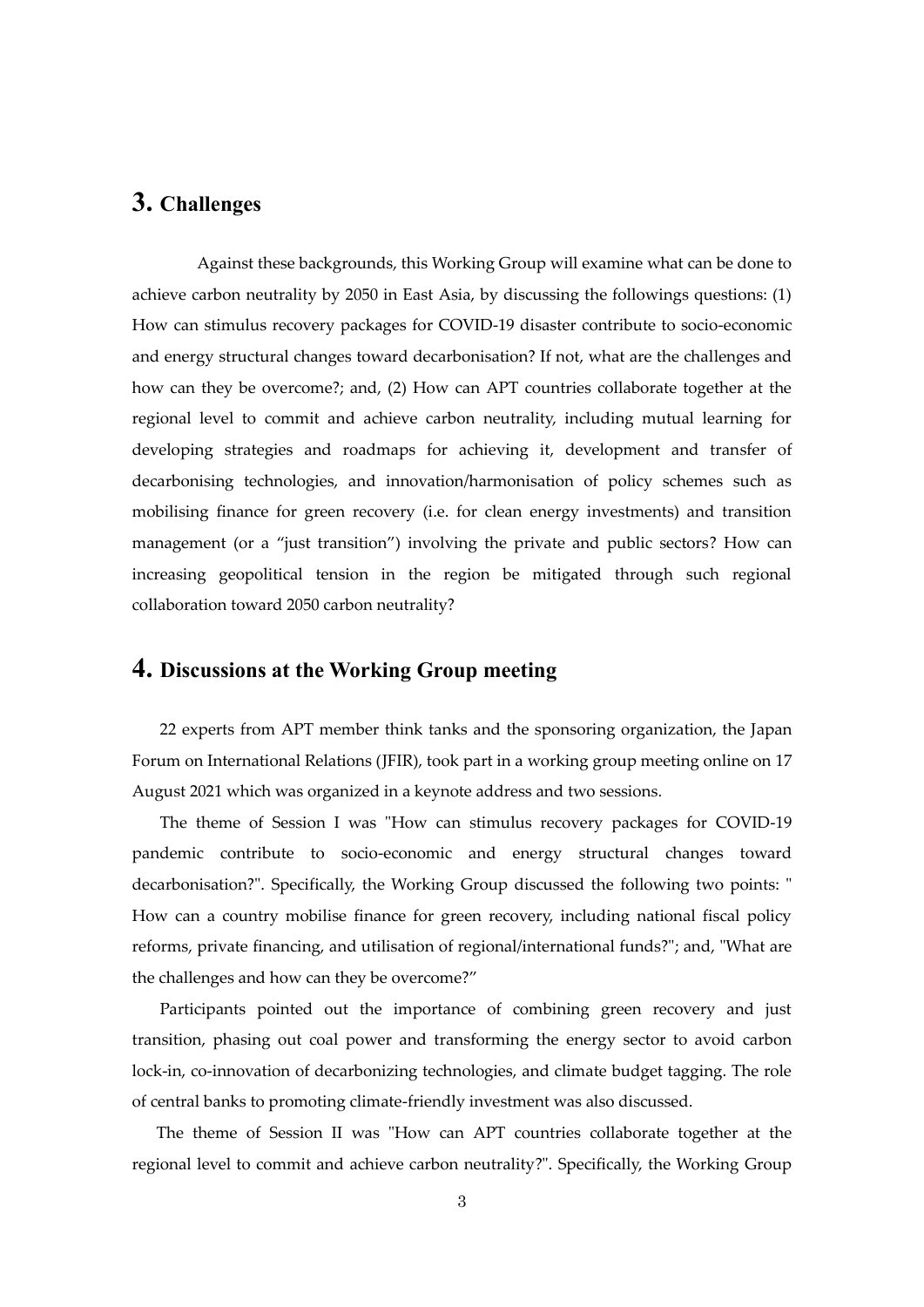discussed the following four points: "How can APT countries mutually learn ways to develop strategies and roadmaps for achieving carbon neutrality?"; "How can APT countries collaborate for development and transfer of decarbonising technologies within the region?"; "How can APT countries promote together long-term policy schemes for transition management (or just transition") involving the private and public sectors?"; and, "How can increasing geopolitical tension in the region be mitigated through such regional collaboration toward 2050 carbon neutrality?"

Participants discussed the importance of making political commitment on 2050 carbon neutrality, taking into account developmental concerns, socio-economic situation, and geographical situation, and multiple benefits of adaptation. Several participants mentioned the potential of regional collaboration for fostering EV industry in the region. Huge potential of regional cooperation, in particular between Northeast Asia and Southeast Asia was also pointed out. Several participants pointed out that collaboration for carbon neutrality can be built upon existing framework such as APT dialogue.

## **5. Policy Recommendations**

Based on the discussions above, the Working Group on "Toward 2050 Carbon Neutrality in East Asia" summarized the following policy recommendations:

- ⚫ While considering developmental concerns, social-economic situation and geographical situation, APT governments should make political commitments to accelerating efforts to achieve carbon neutrality by 2050, or 2060 at latest, as well as to set and achieve the aligned 2030 emissions reduction targets, thereby sending strong signals to the market and society.
- ⚫ In order to strengthen policy-making capacity for carbon neutrality, APT countries should enhance mutual learning on scenarios and roadmap development and strengthen the modelling capacity for long-term projections.
- ⚫ APT governments should deliver green stimulus packages to recover from the COVID-19 pandemic with an aim to both facilitating transformation of economic, energy and social systems toward decarbonisation and ensuring just transition which allows such transformation to be made in a smooth and "no-one-left-behind" manner,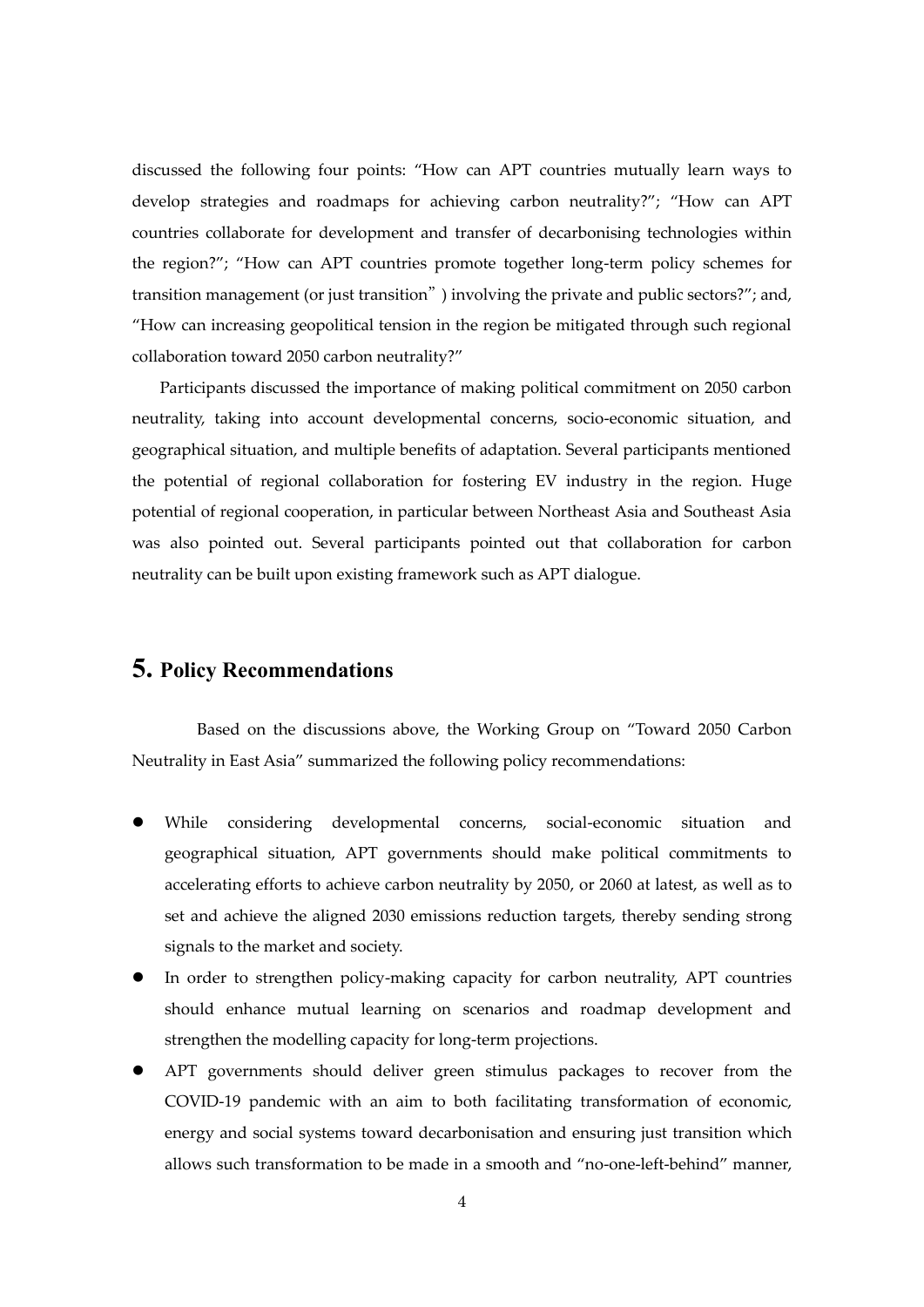including reskilling of workers, green job creation, and financial support for them.

- ⚫ APT governments should exercise climate budget tagging in designing green recovery stimulus package, and general budget in general, which can significantly increase the transparency in the financial system and pave the way for multifaceted transformation in climate-friendly technology and market expansion
- ⚫ APT governments should take advantage of diversity in the region in order to promote regional cooperation in the pursuit of raising climate ambition toward carbon neutrality. In particular, cooperation between Northeast Asia and Southeast Asia has huge potential in terms of technology and industrial development such as renewable energy, hydrogen and EV, as well as finance for clean energy transition.

#### [END]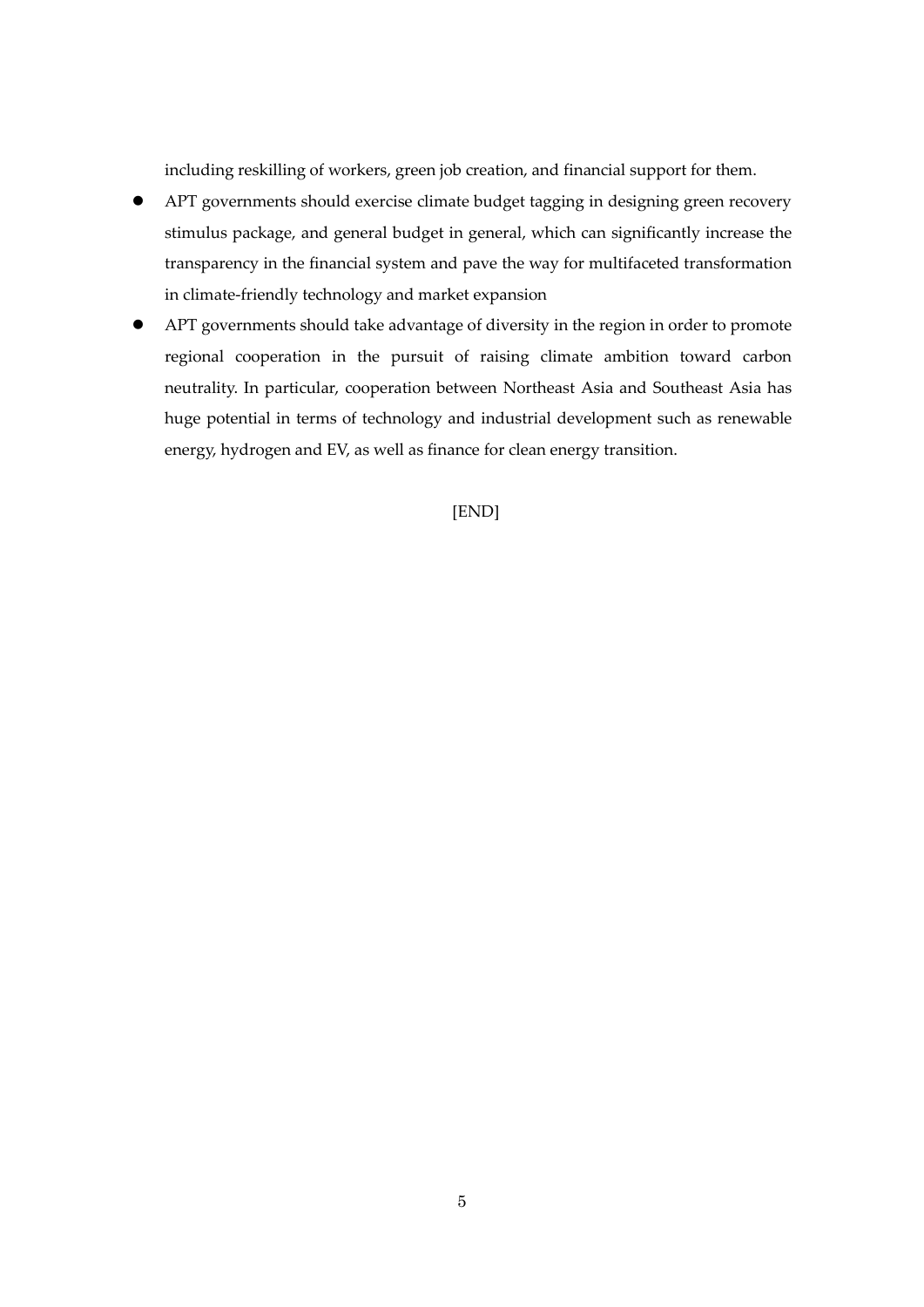## **List of Participants**

#### **Brunei**

Sufina Salleh Special Duties Officer II, Brunei Darussalam Climate Change Secretariat

Adeline Liew Research Officer, Brunei Darussalam Climate Change Secretariat

#### **Cambodia**

HAK Mao Director of the Department of Climate Change of the General Secretariat of the National Council for Sustainable Development

Chheang Vannarith President of Asian Vision Institute (AVI)

Keo Piseth Vice president of AVI

HOR Dolla Deputy bureau chief of General Department of ASEAN Ministry of Foreign Affairs and International cooperation of Cambodia

#### **China**

DONG Liang

Research Fellow, Institute of Asian Studies, China Foreign Affairs University

MIAO Ji Research fellow, Institute of Asian Studies, China Foreign Affairs University

#### **Indonesia**

Adhityani Putri (Dhitri) Founder and Executive Director of Yayasan Indonesia Cerah (CERAH).

#### Evi Fitriani

Professor of International Relations, Faculty of Social and Political Sciences, Universitas Indonesia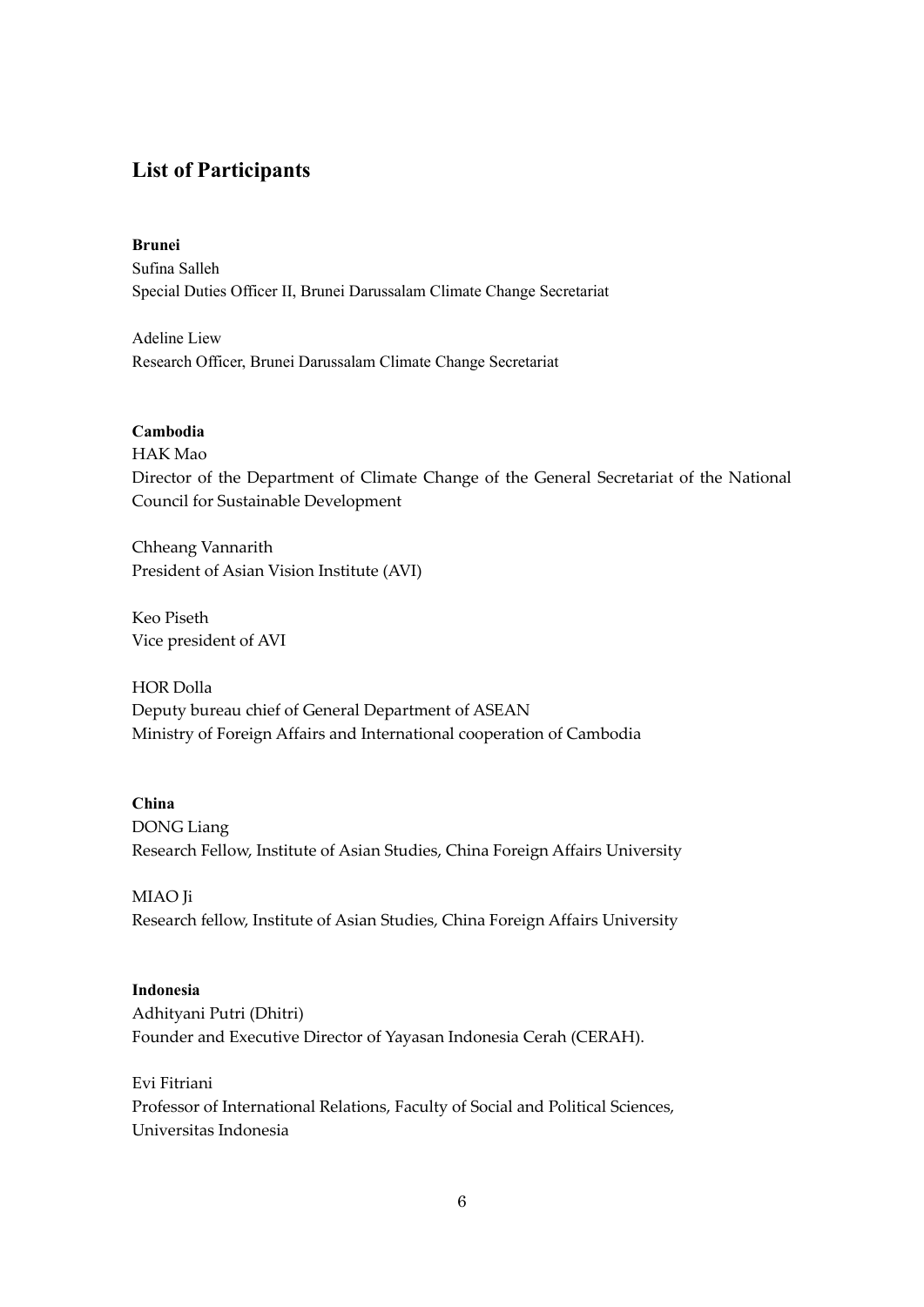**Japan [WG Members] \*Director of the WG** TAMURA Kentaro**\*** Programme Director, Institute for Global Environmental Strategies

ARINO Yousuke Policy Researcher, Institute for Global Environmental Strategies

**[The Japan Forum on International Relations]** WATANABE Mayu

President, JFIR

KIKUCHI Yona Director and Senior Research Fellow, JFIR

**Korea** Kim Hyung Jong Professor, Yonsei University

#### **Laos**

Bounphieng Pheuaphetlangsy Deputy Director of Strategic and International Studies Division Institute of Foreign Affairs

#### **Malaysia**

Darshan JOSHI Analyst in the Technology, Innovation and Environment and Sustainability (TIES) division, ISIS Malaysia

#### **Philippines**

Maureen Ane D. Rosellon Supervising Research Specialist of the Philippine Institute for Development Studies (PIDS)

Jean Carlos Secretariat, Philippine APEC Study Center Network (PASCN)

Melalyn C. Mantaring Secretariat, Philippine APEC Study Center Network (PASCN) **Singapore**